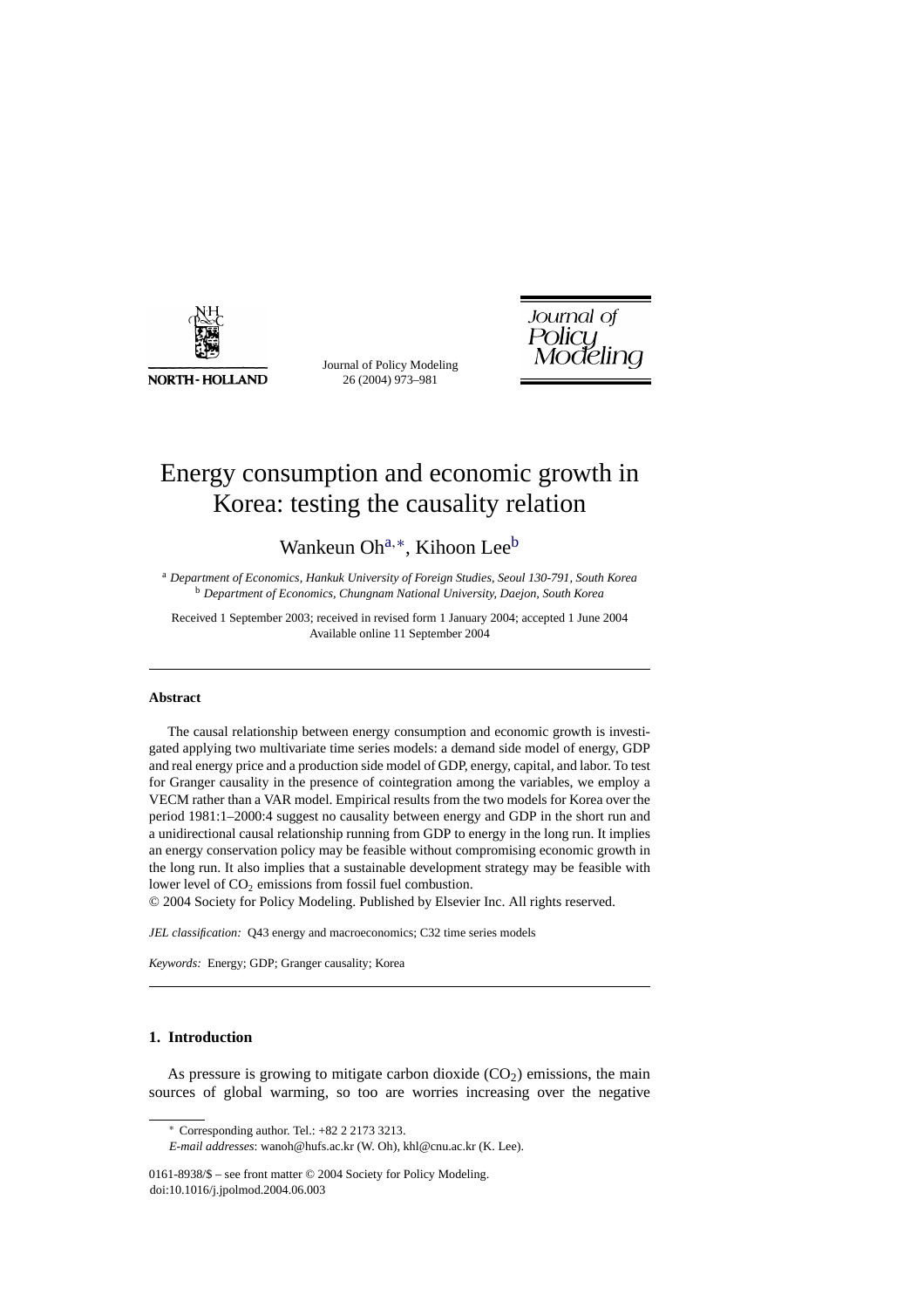impact on economic growth caused by the restricted use of fossil fuels. Various economic policies and options have been studied in order to attempt to practice energy conservation without impinging on economic growth. The relationship between energy consumption and economic growth has been the subject of intense research over the past three decades. Recently, numerous studies have investigated the causal relationship between the two variables by using time-series analysis, in particular by using the concept of Granger causality. However, empirical eveidences from these studies seem to be diverged rather than converged.

A recent advance in this area is to use a multivariate approach rather than a bivariate approach. [Stern \(1993, 2000\)](#page--1-0) motivated by the fact that energy can be substituted for capital and labor, investigated Granger causality between energy and GDP in a multivariate model by adding capital and labor for the USA in the post-war period. Following Stern, [Oh and Lee \(2004\)](#page--1-0) also looked at the relationship but in a vector error correction model (VECM). [Masih and Masih](#page--1-0) [\(1997, 1998\)](#page--1-0) and [Asafu-Adjaye \(2000\)](#page--1-0) examined the relationship with a trivariate model by adding a price variable to the conventional energy-GDP bivariate model.

Another methodological development is to use a vector error correction model instead of a vector autoregressive (VAR) method in the presence of cointegration among variables. VAR models may suggest a short run relationship between the variables because long run information is removed in the first differencing, while a VECM can avoid such shortcomings. In addition, a VECM can distinguish between a long run and a short run relationship among the variables, and can identify sources of causation that cannot be detected by the usual Granger causality test. Moreover, the VAR method may be improper in the presence of cointegration. Previous studies that applied this development include [Yu and Jin \(1992\),](#page--1-0) [Masih and Masih \(1997,](#page--1-0) [1998\)](#page--1-0) and [Asafu-Adjaye \(2000\).](#page--1-0)

Following these developments, this paper investigates the Granger causal relationship between energy consumption and economic growth for Korea in the past two decades in a multivariate setting using VECM instead of a VAR or Sims technique. We construct two multivariate models – a demand side model and a production side model. We look at both sides to see if the causal relationships between the two sides are different.

The demand side model follows [Masih and Masih \(1997\)](#page--1-0) and [Asafu-Adjaye](#page--1-0) [\(2000\)](#page--1-0) in that a VECM is used for the trivariate variables of energy, GDP and consumer price index (CPI) as a proxy for real energy price. The model, however, uses real energy price instead CPI.

The production side model follows [Stern \(1993, 2000\).](#page--1-0) We employ the same four variables (energy, GDP, capital, and labor) in our multivariate model. This paper, however, does not follow his time series methodology, VAR, but uses VECM as we find cointegration among variables.

Finally, as we suspect temporal aggregation of either quarterly or monthly data into annual data may weaken causal relationships between the variables, quarterly